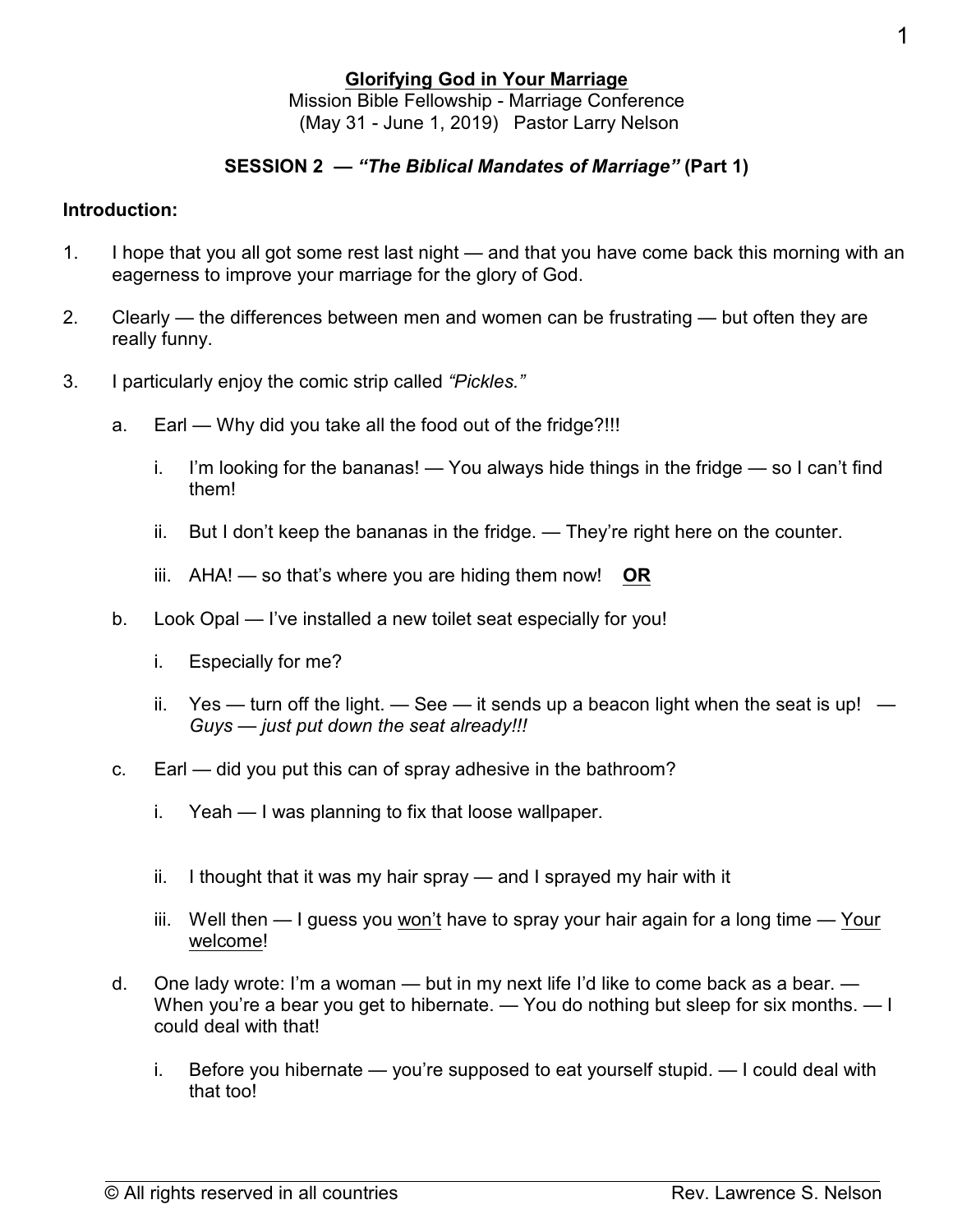- $i$ . When you're a girl bear  $-$  you birth your children  $-$  who are the size of walnuts  $$ while you're asleep — and when you wake up — they are partially grown — cute cuddly cubs. — I could definitely deal with that!
- iii. If you're a bear your mate expects you to wake up growling. He expects you to have hairy legs — and excess body fat.
- iv. Yup I'd like to come back as a bear!
- e. And here's a bit of trivia for all you hockey fans:
	- i. The first testicular guard the "cup" was used in hockey in 1874 but helmets were not introduced until 1974.
	- ii. That means it only took 100 years for men to realize that their brain is also important!
	- iii. Why are you ladies laughing?
- 4. Alright let's get down to business!
- 5. While the unbelieving world has many different models and *"foolosophies"* of marriage thankfully for the Christian — the Bible has only one.
	- a. And therefore the roles for the husband and wife are not open for either argument or negotiation.
- 6. Last night we learned from *Genesis 3:16* that many of our conflicts in marriage come from husbands and wives who are battling over who will be the *"King of the Hill."*
- 7. So this morning I want to begin with the Apostle Paul's exhortation from:

#### *Philippians 2:3-4*

- *3 Do nothing from selfishness or empty conceit, but with humility of mind regard one another as more important than yourselves;*
- *4 do not merely look out for your own personal interests, but also for the interests of others.*
- 8. So many of our marriage conflicts would never happen if we would only commit ourselves to obeying these commands.
- 9. Last night we saw in *Genesis 4* how Cain became angry and depressed when he did not get what he wanted.
	- a. And so it is today As biblical counselors we believe that depression is not the result of a *"so-called"* chemical imbalance in the brain.
	- b. Unless there are clearly defined and measurable medical issues Depression comes from making one self-loving — self-serving — irresponsible choice after another — where we then become angry and bitter when we don't get to have our own way.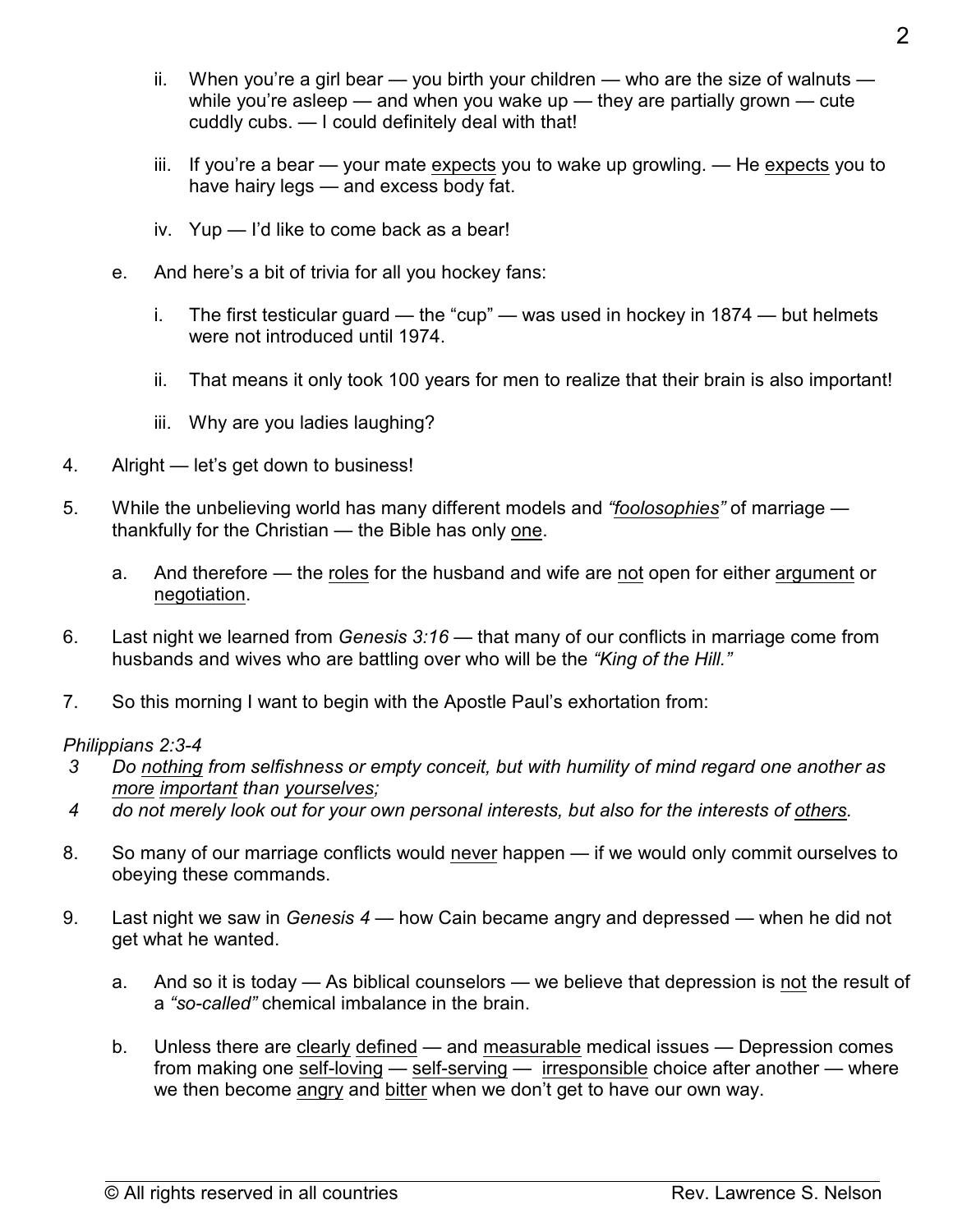- c. However when Christians live for the glory of God and the good of others there is no place for demanding our own way — or holding onto bitterness.
- **TRANS>** With this in mind I want to examine the biblically defined roles for marriage where the husband needs to become a lover and spiritual leader — and the wife needs to become a suitable helper and completer.

# **I. Husbands Need to Become Lovers and Spiritual Leaders**

A. So men — let's start with the example of our Lord and Master — as seen in:

# *Matt 20:25-28*

- *25 But Jesus called them to Himself and said, "You know that the rulers of the Gentiles lord it over them, and their great men exercise authority over them.*
- *26 It is not this way among you, but whoever wishes to become great among you shall be your servant,*
- *27 and whoever wishes to be first among you shall be your slave;*
- *28 just as the Son of Man did not come to be served, but to serve, and to give His life a ransom for many."*
	- B. As we saw in *Genesis 3:16* from the time of the Fall of man our tendency is to rule over our wives — but God has called us to love and lead them.
		- 1. Brothers listen carefully to Peter's command to husbands in:
- *1 Peter 3:7 You husbands ... live with your wives in an understanding way, as with someone weaker, since she is a woman; and show her honor as a fellow heir of the grace of life, so that your prayers will not be hindered.*
	- 2. We have all heard frustrated men say things like — *"Women who can understand them?!!!"*
	- 3. And yet this text commands us to understand our wives which means that we have to become students — where we must learn to listen carefully — observe attentively — and ask questions constantly.
	- 4. In this text Peter gives us a head-start by declaring that our wives are *"weaker"* than we are.
		- a. Although pound-for-pound women do not have the muscle mass of men I think Peter has something else in mind.
		- b. His point is that our wives are emotionally different from men.
			- $(1)$  In other words we can't treat her like one of the guys.
			- (2) Her emotions are not like a cast-iron pot. She is more like a precious crystal vase — which is easily broken.
			- (3) Our wives can be crushed with just an unkind look or tone of voice or a careless word.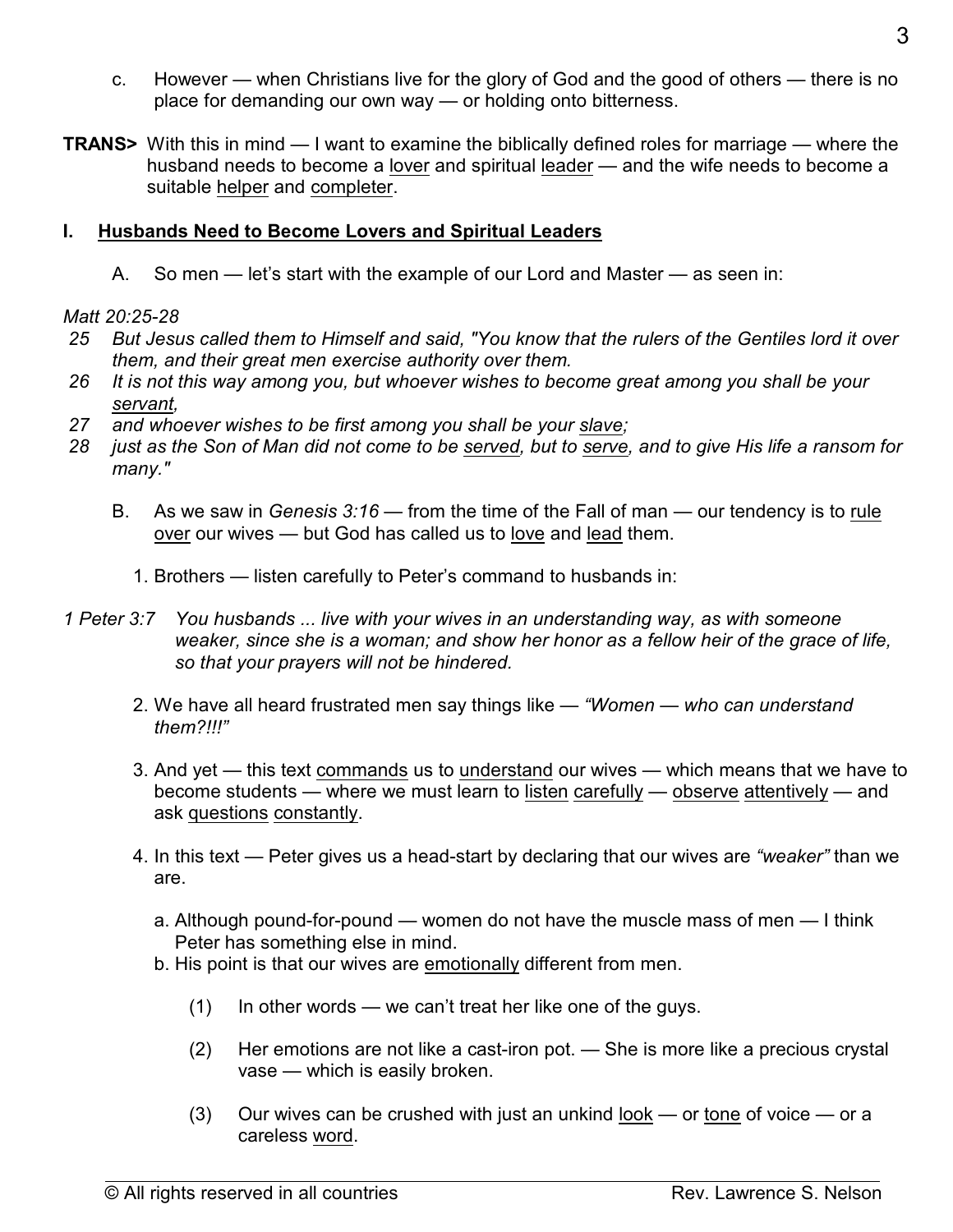- (4) And so Peter commands each of us to treat our wife with *"... honor as a fellow heir of the grace of life* ..."
- (5) Sinners that we are it is easy to say things to our wife that we would never think of saying to our boss or someone at church.
- (6) And just because you may get away with it at home that does not make it OK!
- (7) And Peter goes on to say that if we do not treat her with honor it will damage not only our marriage — but our spiritual life as well — because our prayers will be *"hindered."*
- (8) King David declared in:

*Psalm 66:18 "If I regard wickedness in my heart, The Lord will not hear."*

- c. As I said before if we are going to understand our wives then we must be willing to learn - and learning involves asking questions - and listening carefully.
	- (1) When it comes to biblical teaching *"Revelation"* is all about God revealing truths about Himself — His creation — and things to come — which we could never know unless He chose to reveal them to us — through His written Word.
	- (2) And so it is when it comes to understanding our wife.
	- (3) There are things that you will never know unless she is reveals them to you.
	- (4) Now when it comes to asking thoughtful questions most of us men are as dumb as a box of hammers — so — I have provided a sheet on the back table — which is entitled: *"50 Questions to Ask Your Wife."*
	- (5) Now all of us guys tend to be conquer oriented.
		- (a) Conquer the grass *"git-er done" "bbbbbbb"*
		- (b) Conquer the road *"bbbbbbb"*
			- i) *"Dad can we stop to use the bathroom?"*
			- ii) Oops we are in Canada.
			- iii) *"Dad can we stop to use the washroom?"*
			- iv) *"Can't you hold it for awhile longer?" "We need to get 500 miles done today!"* — *"And besides that — I don't want to have to pass all those slow trucks again!"*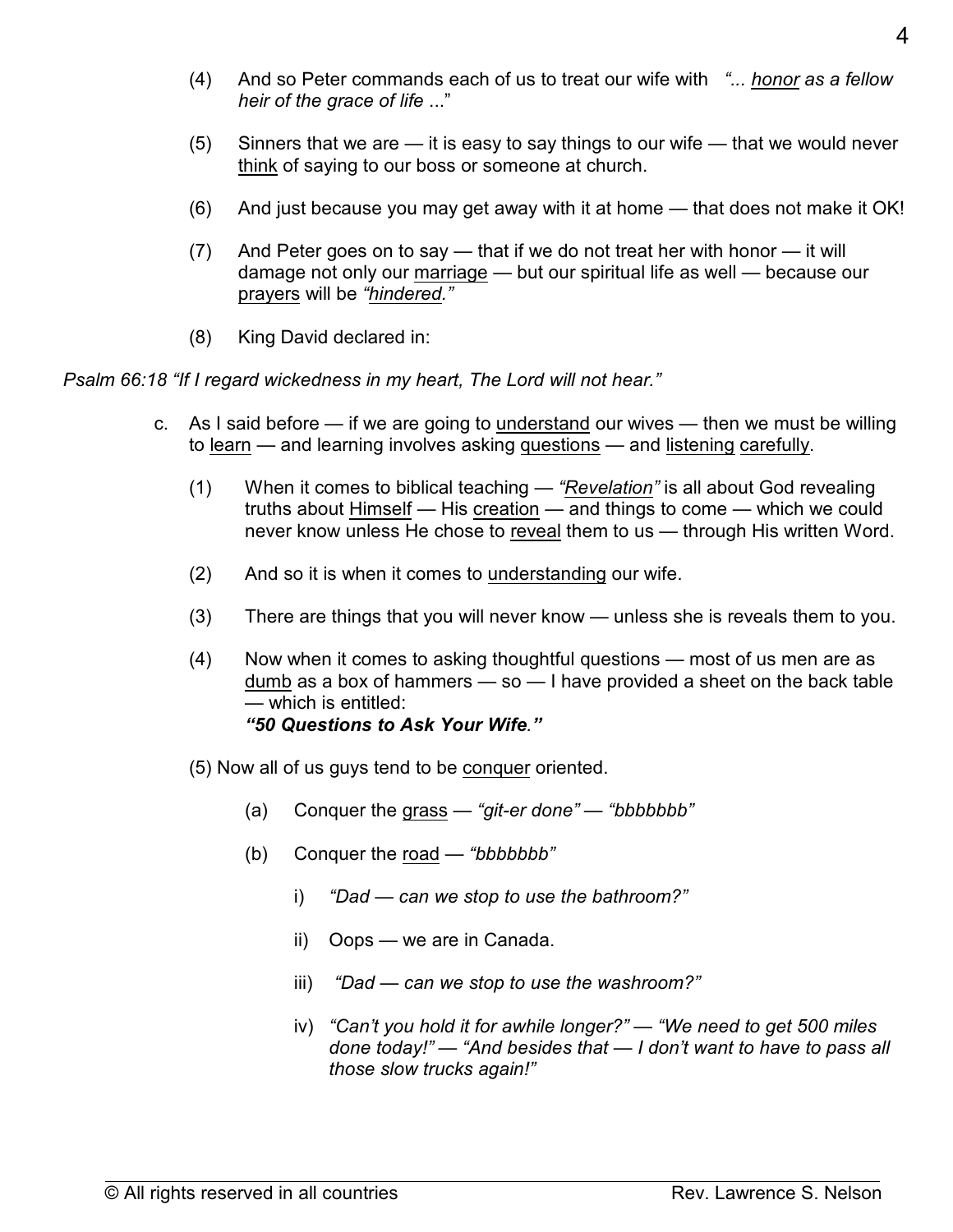- (c) So brothers please don't approach these *"50 Questions"* as just another project that needs to be conquered — *"bbbbbbb — OK — got that done"*
- (6) Here's a simply truth: Most men spell love *"S-T-U-F-F"* but most wives spell love — **"T-I-M-E"**
	- (a) Men it takes time to learn how to understand your wife.
	- (b) So I want to make a couple of practical suggestions which will help you provide the necessary TIME to study and love your wife.
	- (c) First of all I have all my counseling couples establish a nightly 15 minute — *"Couch Time."*
		- i) And if you want the most benefit from your *"Couch Time"* then do it in front of your kids.
		- ii) Tell them *"Mommy and Daddy are going to have our 'Couch Time' now — and we don't want to be disturbed — unless there is blood!"*
		- iii) Please trust me in this. You will be amazed by the benefits that will take place in your children — when they see you having regular *"Couch Time"* together.
	- (d) Second establish a weekly *"Date Night."*
		- i) Now Guys we are not talking about the Prom.
		- ii) *"Date Night"* doesn't have to cost a bunch of money.
		- iii) Although there is nothing wrong with going to a nice restaurant now and then — if you can afford it — this is not the purpose of *"Date Night."*
		- iv) Back in our poverty days Marian and I had a weekly date where I could buy a bottomless pot of coffee for her — and a piece alamode pie for me — for just a buck and a quarter!
		- v) I define *"Date Night"* as two or more hours spent together doing something that you **both** enjoy — with no calls or texts — unless there is an emergency — where you can have extended uninterrupted conversation together — and — (drum roll please) no kids.
	- (e) *"Date Night"* and *"Couch Time"* are all about giving yourselves TIME to nurture your *"one flesh"* relationship.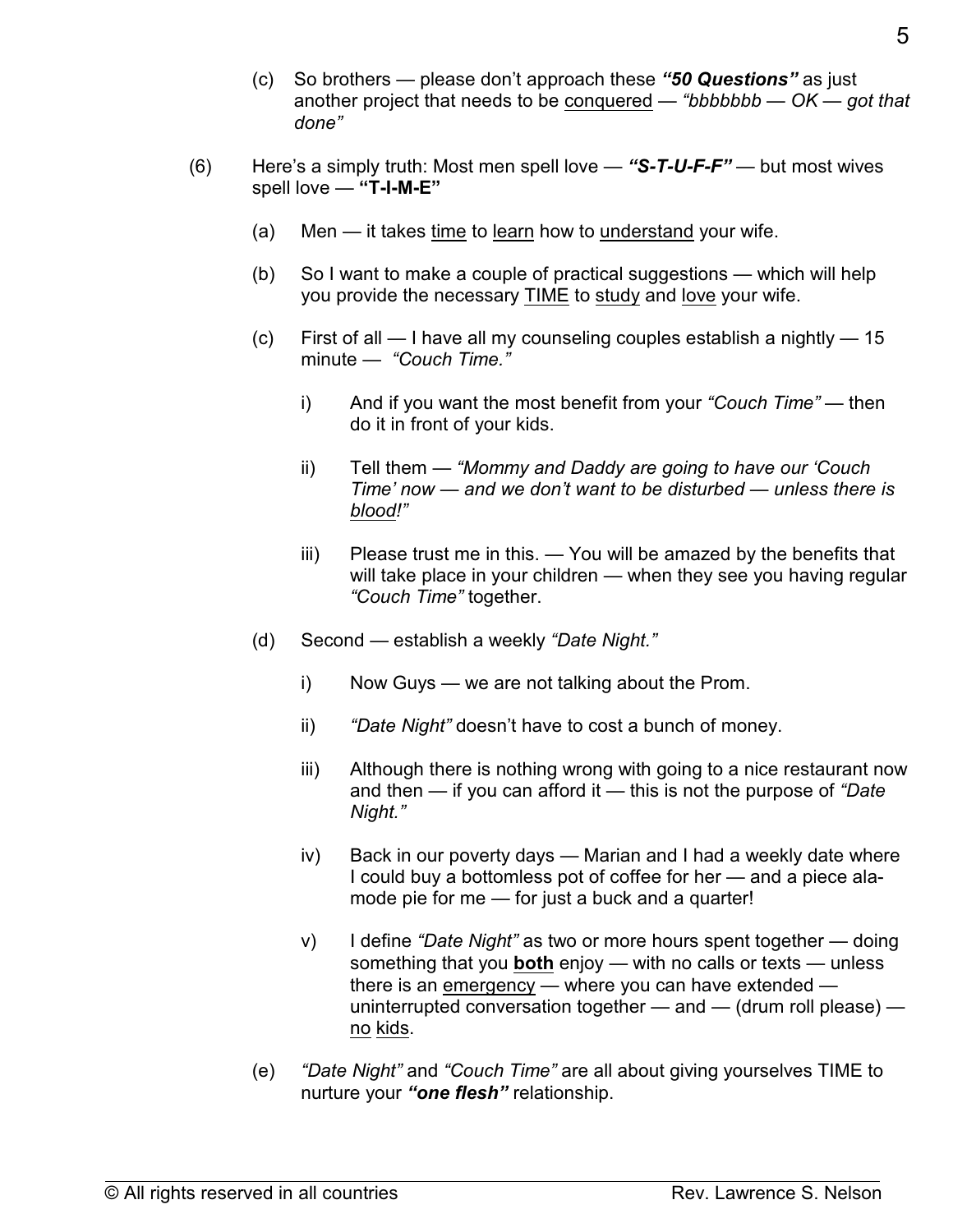- (f) Brothers let's take a few lessons from *"Pickles"* about what not to do during *"Date Night"* and *"Couch Times."*
	- i) *So Opal you'd like to have more stimulating conversations?* 
		- a) *Yes I would!*
		- b) *OK so how's the garbage disposal working?*
		- c) *Its fine.*
		- d) *Good Are we about done here?"* **or**
	- ii) *Opal are you talking to the dog?*
		- a) *Maybe.*
		- b) *Instead of me your husband?*
		- c) *He's a better listener and he seems to be more interested in what I am saying — and he doesn't roll His eyes and look at his watch while I'm talking. —* **or**
	- iii) *Earl the nice thing about you is that I can tell you anything I know that all my secrets are safe with you — and you will never tell anyone the things I tell you — will you Earl?* — *Earl?*
		- a) *Because you weren't listening in the first place!*
		- b) *Eh? Did you say something Opal?*
	- (g) Guys Earl didn't have these *"50 Questions"* but you do so don't be an Earl!
- (7) Now at this point men usually ask — *"So can we go to the movies for 'Date Night'?"*
	- (a) To which I say *"Sure as long as you can have two hours of uninterrupted conversation together — which means that they will either kick you out of the theater — or you need to plan for a longer Date Night."*
- **TRANS>** I remember back almost 50 years ago when I was a new Christian and a new husband — and I would hear the pastor say that men are supposed to be the *"spiritual leaders"* in their homes.

And although this seemed to be a really good thing — I had no idea what he was talking about — and there was no one who cared enough to teach me.

So let's try to demystify this whole *"spiritual leadership"* thing — by turning over to: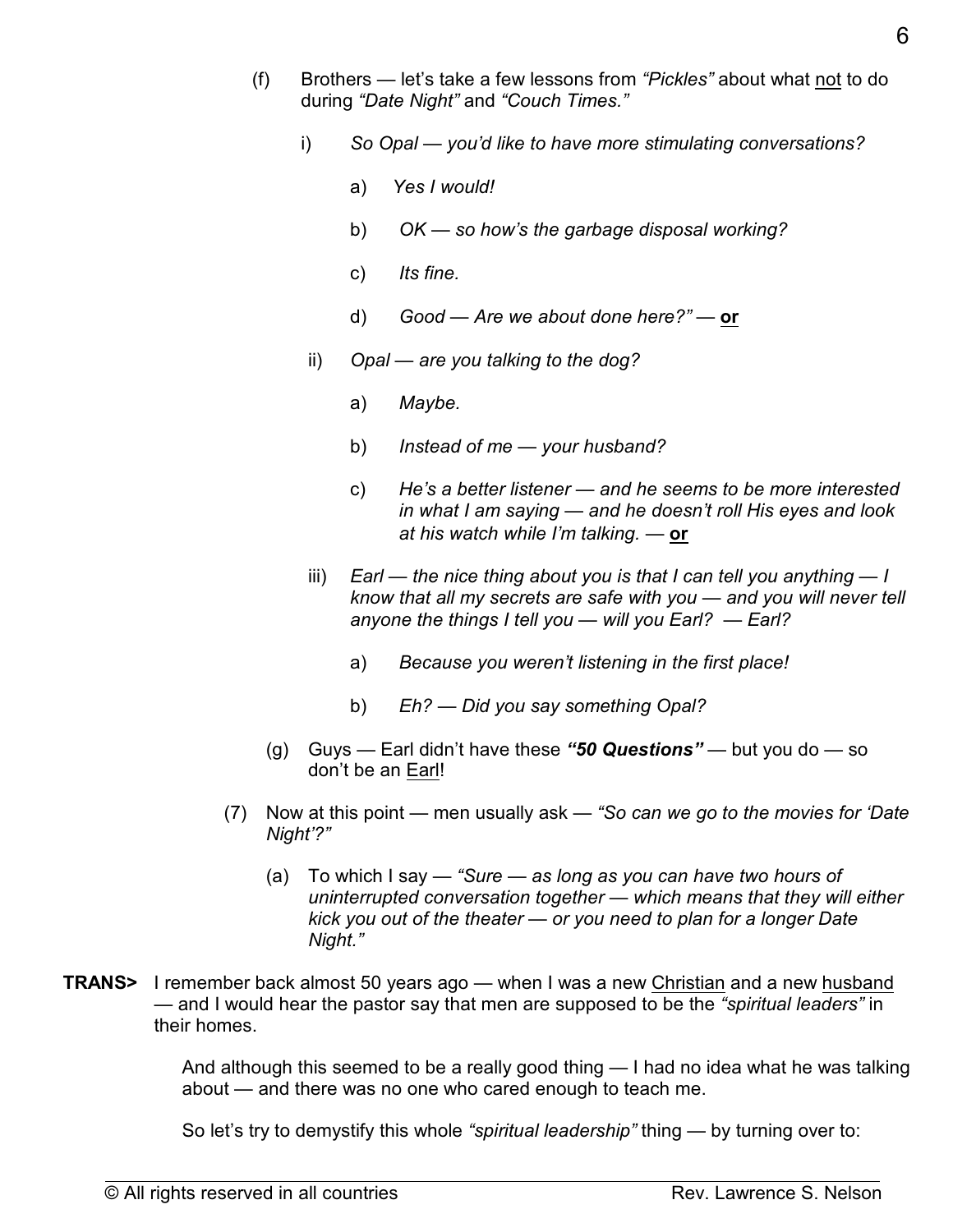*Ephesians 5:25-32*

- *25 Husbands, love your wives, just as Christ also loved the church and gave Himself up for her,*
- *26 so that He might sanctify her, having cleansed her by the washing of water with the word,*
- *27 that He might present to Himself the church in all her glory, having no spot or wrinkle or any such thing; but that she would be holy and blameless.*
- *28 So husbands ought also to love their own wives as their own bodies. He who loves his own wife loves himself;*
- *29 for no one ever hated his own flesh, but nourishes and cherishes it, just as Christ also does the church,*
- *30 because we are members of His body.*
- *31 FOR THIS REASON A MAN SHALL LEAVE HIS FATHER AND MOTHER AND SHALL BE JOINED TO HIS WIFE, AND THE TWO SHALL BECOME ONE FLESH.*
- *32 This mystery is great; but I am speaking with reference to Christ and the church.*
	- C. Spiritual Leadership begins with husbands loving our wives in the same way that Christ *loved His church and gave Himself up for her*.
		- 1. But because of the *Genesis 3:16* curse husbands typically want to dominate their wives — rather than love them.
		- 2. It is vital for all of us to recognize that this command for husbands to love our wives comes in the context of *Ephesians 5:18* — where previously Paul commands every Christian to live under the moment-by-moment control of the Holy Spirit.
			- a. Remember Jesus' words in *John 15:5* where He declared:
- *John 15:5 I am the vine, you are the branches; he who abides in Me and I in him, he bears much fruit, for apart from Me you can do – nothing.*
	- b. And Paul would later describe this Spirit-empowered *"fruit"* in:

*Galatians 5:22-23 "But the fruit of the Spirit is love, joy, peace, patience, kindness, goodness, faithfulness, gentleness and self-control ..."*

- c. Brothers loving our wives as Christ loved the church is only possible as we are deliberately living under the moment-by-moment control of the Holy Spirit.
- 3. Now you are probably aware that the Bible uses two different Greek words which we translate as *"love."*
	- a. PHILEO is a reciprocating kind of love which depends on getting love back in return.
	- b. But AGAPE love gives and it keeps on giving without any expectation of getting anything back — ever.
	- c. This is the *"For God so loved the world that He gave His only Son"* kind of love.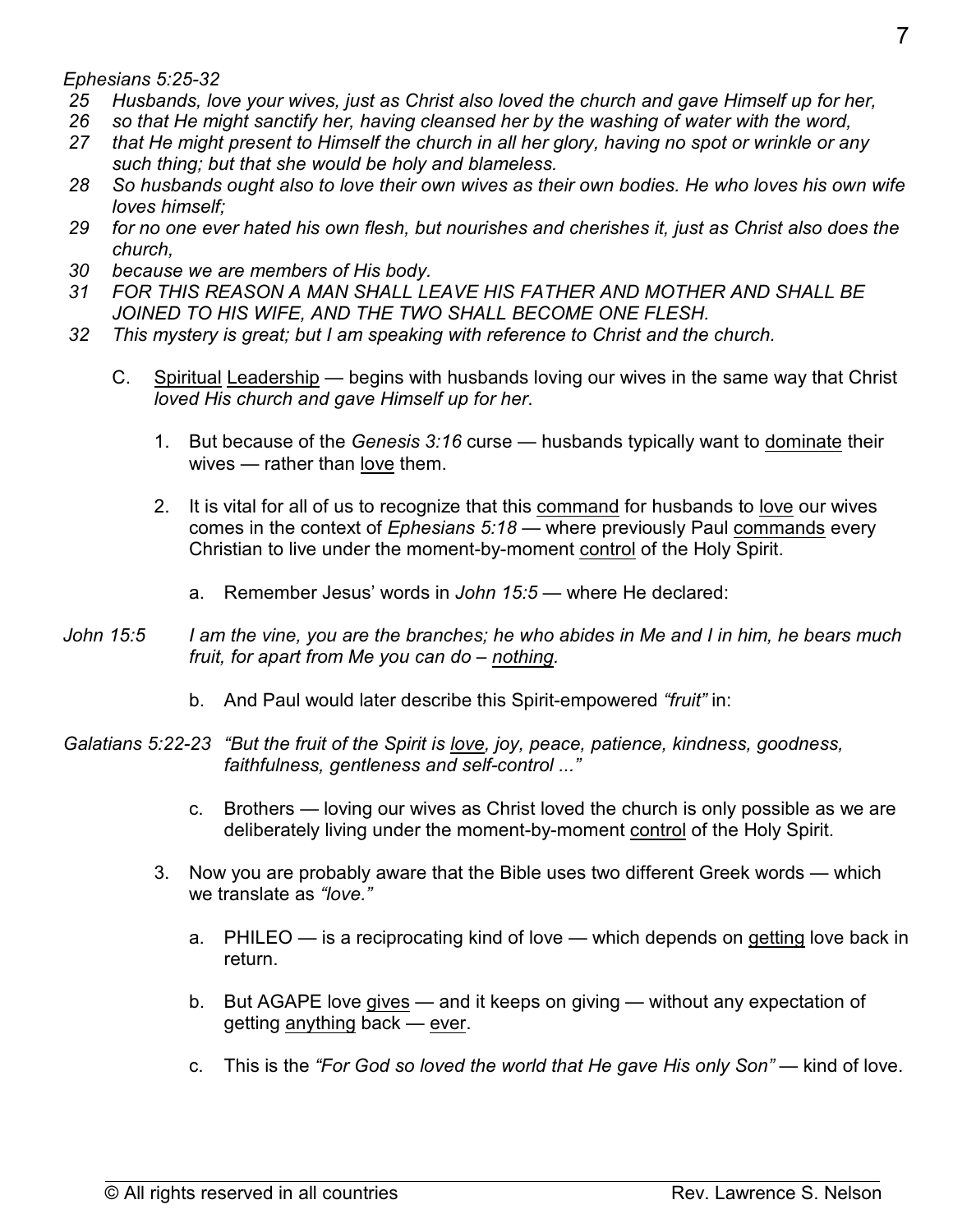- d. While PHILEO love runs out as soon as one or both people stop loving but AGAPE love never gives up — It never runs dry — It keeps loving and giving no matter what.
- 4. Let's consider: *1 John 4:19 "We love, because He first loved us."*
	- a. For Christian husbands Holy Spirit empowered loving leadership means that:
		- (1) We love first we love most and we love generously!
		- (2) We are not called to be dictators over our wife.
		- (3) We are not called to dominate our wife.
		- (4) And we are not called to make demands of our wife.
- D. Spiritual leadership is largely about setting an example for our wife and children to follow.
	- 1. It is no secret that from time-to-time all of us fail and fall short of the standards that God gives to us — in His Word.
		- a. All of us have sinned against our wife and children and when we fail this is one of the crucial areas where we need to lead by example.
		- b. Brothers when you sin against your wife or children do you take ownership of what you did — or failed to do?
		- c. Do you just say something like *"Oops my bad"* **or** *"I'm sorry"?*
		- d. Or worse still do you say nothing at all expecting them to just get over it?
	- 2. In order for us to reconcile with others so our sin can be put into the past then we must follow the biblical pattern for reconciliation.

#### *1 John 1:8-10*

- *8 If we say that we have no sin, we are deceiving ourselves and the truth is not in us.*
- *9 If we confess our sins, He is faithful and righteous to forgive us our sins and to cleanse us from all unrighteousness.*
- *10 If we say that we have not sinned, we make Him a liar and His word is not in us.*
	- a. In order for biblically defined reconciliation to take place we must first *"confess"* what we did.
		- (1) In the Greek this word *"confess"* literally means *"to say the same thing"* **or**  *"to tell it like it is"* **or** even more specifically — *"call it what God calls it"* which means that we must use biblically defined language.
		- (2) In other words if we were harsh and angry we don't say *"Sorry I blew it"* — **or** *"I lost my temper."*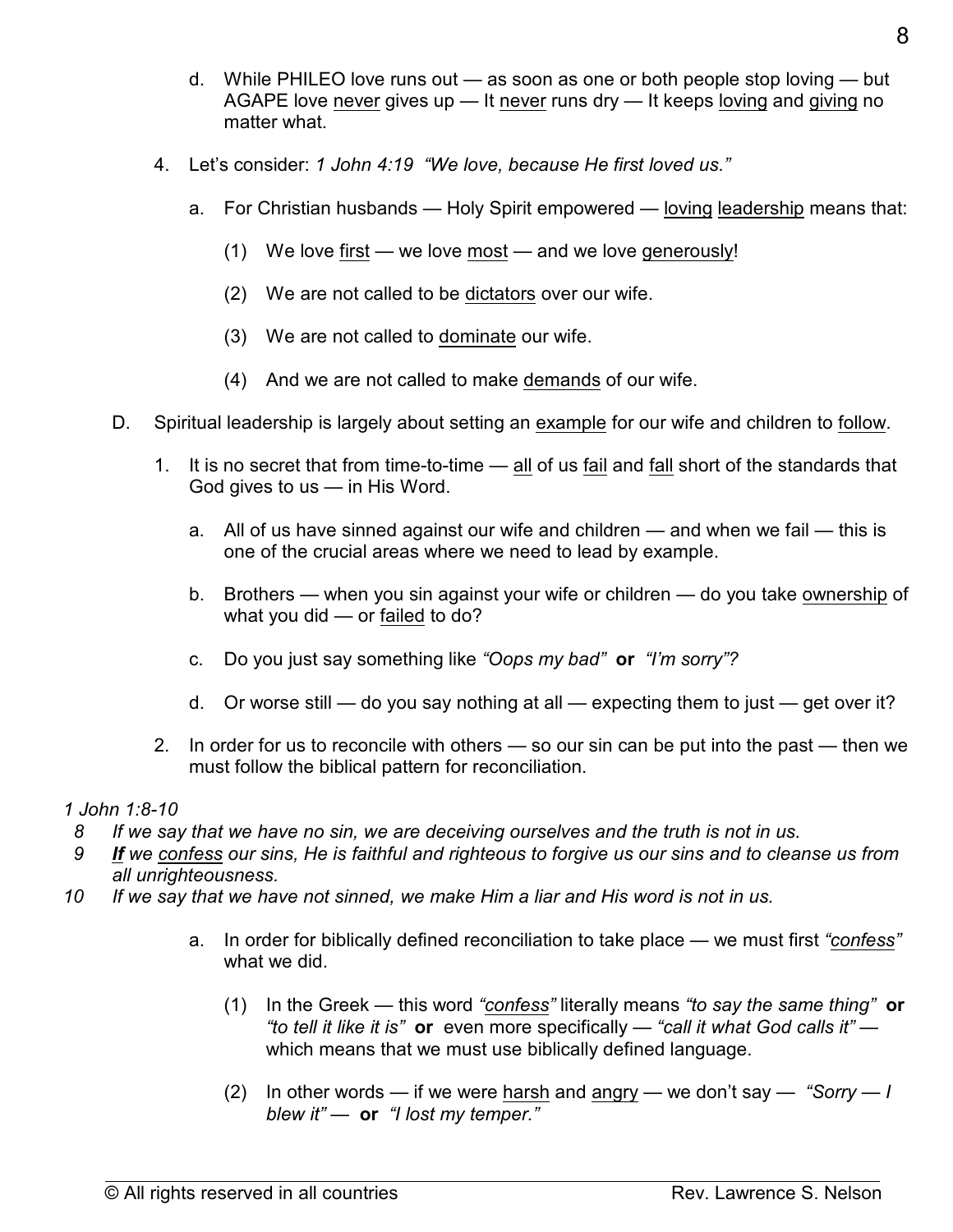- (a) We need to say something like *"I have no excuse for speaking to you with unkindness and anger — I am so very sorry." — "Will you please forgive me?"*
- (3) Clearly we are all infected with pride even on our best days so none of us likes to *confess* anything.
	- (a) We verily choke on the words!
	- (b) Its much easier to say things like *"I was stupid"* **or** *"I goofed up."* **or** *"Well nobody is perfect."* **or** worse yet — *"If you hadn't made me so mad — I would not have done or said what I did!!!"*
		- i) Dear ones In point of fact no one can **make** us mad no one can **make** us sin.
		- ii) Sinful anger is a choice  $-$  so if we are speaking unkindly  $-$  then we are sinning. — PERIOD!
	- (c) We are all born ready to blame others for our sins and to change the words to lessen the shame of it.
		- i) When I was about 5 years old I don't remember what Stevey Patton did — but he needed to be pounded upon — and I was the guy for the job.
		- ii) But as I came in the front door my mom greeted me with — *"Larry — what did you do to Stevey?"*
		- iii) To which I said *"Mom Stevey He ..."*
		- iv) My mom rudely cut me off saying *"Larry I don't care what Stevey did — What did you do?"*
		- v) *Mom you don't understand Stevey He ..."*
		- vi) And with the tone that strikes terror in the heart of any little boy she said — *"Larry — I am only going to ask you one more time — What – did – you – do – to – Stevey?"*
		- vii) So with all the creativity of a motorist trying to talk his way out of a ticket — I said — *"I — I — I hit him back first!"*
	- (d) Men as the spiritual leader in our home when we sin we need to *"man-up"* — confess what we did — using biblical terms — express genuine sorrow — and then seek forgiveness — from God and the one we sinned against.
	- (e) And so here's another page from the *"Nelson Hall of Shame."*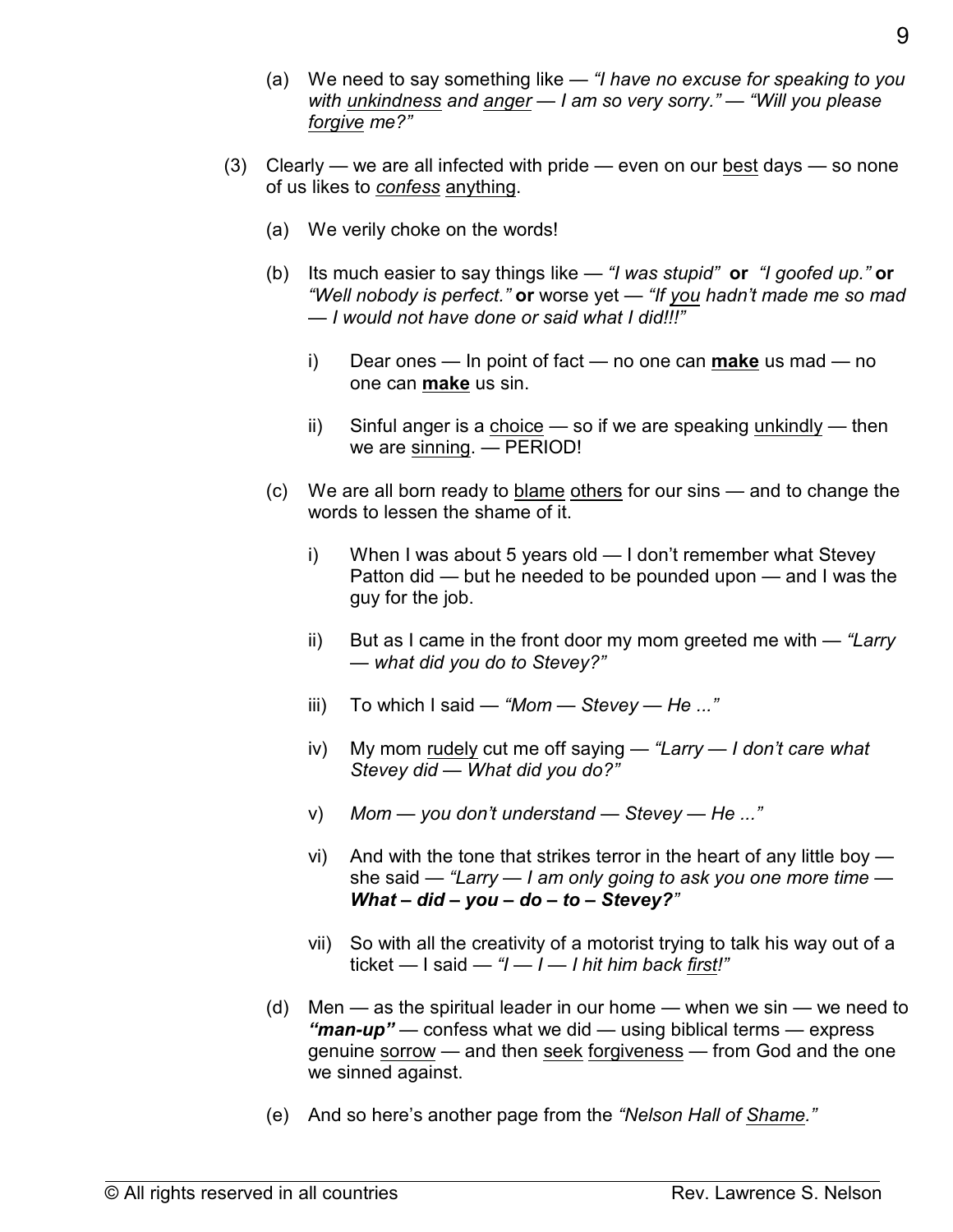- i) Have you ever had one of those Sunday mornings where it is like trying to herd cats?!!!
- ii) Well certainly did.
- iii) I had spent the morning grumping at the kids to hurry up and get ready — but as we pulled into the parking lot — I breathed a sigh of relief.
- iv) And there was my friend Jerry who I greeted warmly as we were heading inside.
- v) But then there was this pull on my coat and a very sad little girl was looking up at me — who said — *"Daddy — why are you all grumpy at home — and happy when we come to church?"*
- vi) That morning God used the innocence of my seven-year-old daughter to stab me in the heart!
- vii) Right then and there I got down on one knee and said *"I am so sorry Laura — Daddy sinned by being angry with you this morning — would you please forgive me?"*
- viii) Her sadness was replaced with a smile as she said *"Yes Daddy — I forgive you."*
- (f) Men we to lead by example and that includes not excusing our sin by blaming others for their's.
- E. And while I'm on the subject of *"forgiveness"* let's take a look at:

## *Ephesians 4:30-32*

- *30 Do not grieve the Holy Spirit of God, by whom you were sealed for the day of redemption.*
- *31 Let all bitterness and wrath and anger and clamor and slander be put away from you, along with all malice.*
- *32 Be kind to one another, tender-hearted, forgiving each other, just as God in Christ also has forgiven you.*
	- 1. I don't have time this morning to fully unpack this passage but suffice it to say that our forgiveness of others is supposed to look like God's forgiveness of us.
	- 2. *"... forgiving each other, just as God in Christ also has forgiven you."*
	- 3. As a biblical counselor I often refer to *"The Three Promises of Forgiveness"*  and you would all to well to memorize them.
		- a. When we say *"I forgive you"* we are actually saying:
			- (1) *I promise that I will never bring this sin up again to use it against you.*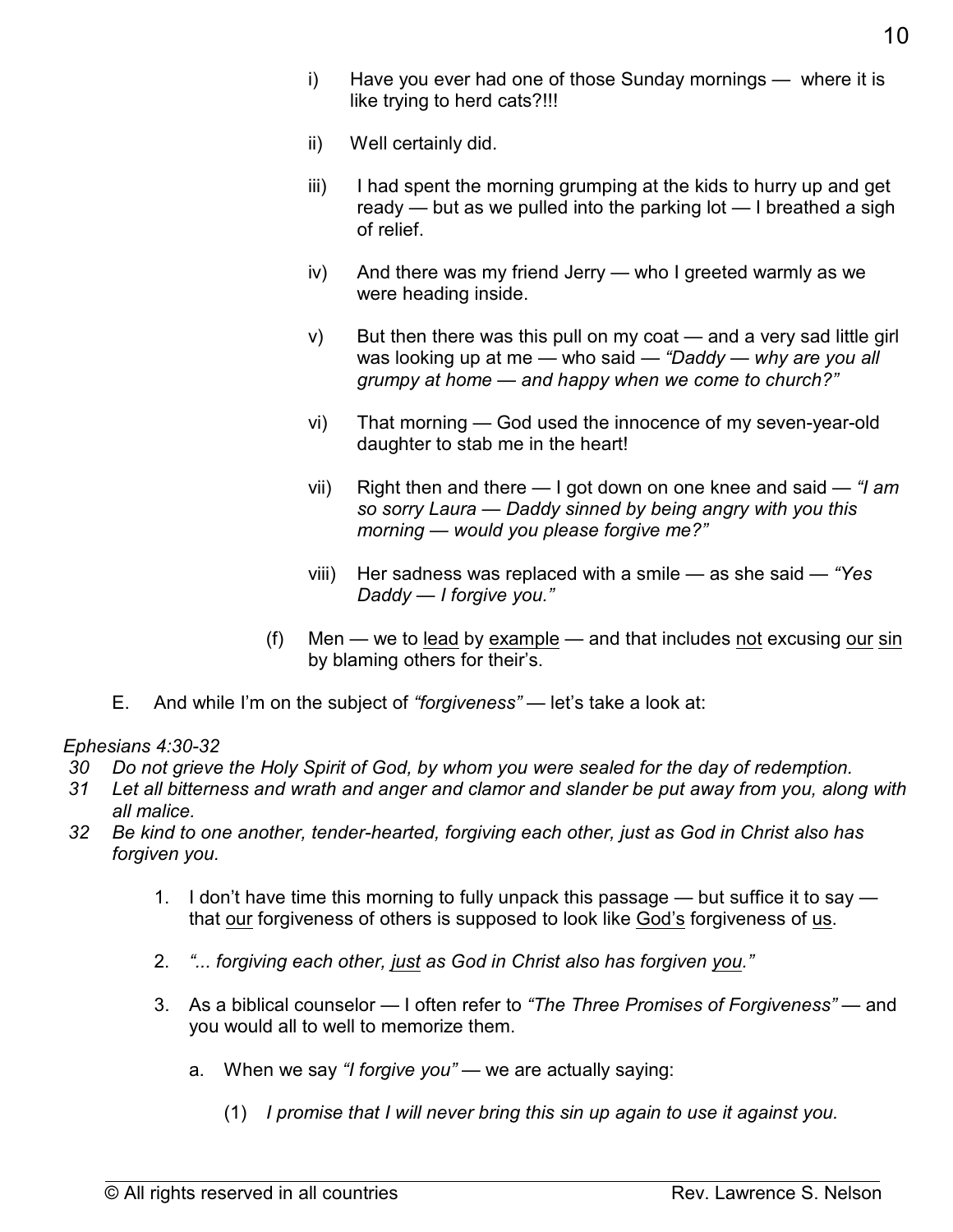- (2) *I promise that I will never speak to others about your sin without your permission*. — and finally:
- (3) *I promise that I will not allow my mind to dwell on your sin.*

# **Conclusion:**

1. Now — let's turn over to *John 10:27* — where Jesus said:

*John 10:27 "My sheep hear My voice, and I know them, and they follow Me"*

- 2. Please allow me to take a moment to go from teaching to meddling.
	- a. Brothers are you the kind loving spiritual leader who sets a godly example who makes it easy for your wife and children to follow?
	- b. Are you the kind of husband that causes your wife and children to look forward to you coming home at night?
	- c. Are you the kind of husband who is a joy to live with or are you a pain?
	- d. Are you the kind of husband who gives careful attention and who really listens to your wife and children?
	- e. Are you the kind of husband who puts the needs of your wife before your own?
	- f. Are you the kind of husband who makes it easy for your wife and children to come to  $$ when they need help with a problem?
- 3. Simply put Brothers when we lovingly focus on the needs and well-being of our wife it makes it so much easier for her to follow our leadership.
- 4. Dear ones please know that I am not pontificating to you from some ivory tower of selfrighteousness.
	- a. In spite of my own personal weakness and failures by the grace of God and the power of the Holy Spirit — I have spent a half century trying to become this kind of husband — father — and grandfather.
	- b. And so I want to encourage all of you to remember that our heavenly Master is not finished with any of us yet.
- 5. Allow me to read the paraphrase of *Proverbs 19:14* from the Living Bible

*Proverbs 19:14 A father can give his sons homes and riches, but only the Lord can give them understanding wives.*

a. Before I placed Marian's wedding ring on her finger — I had the inside engraved with this Bible reference — *Proverbs 31:29* — reading again from the Living Bible.